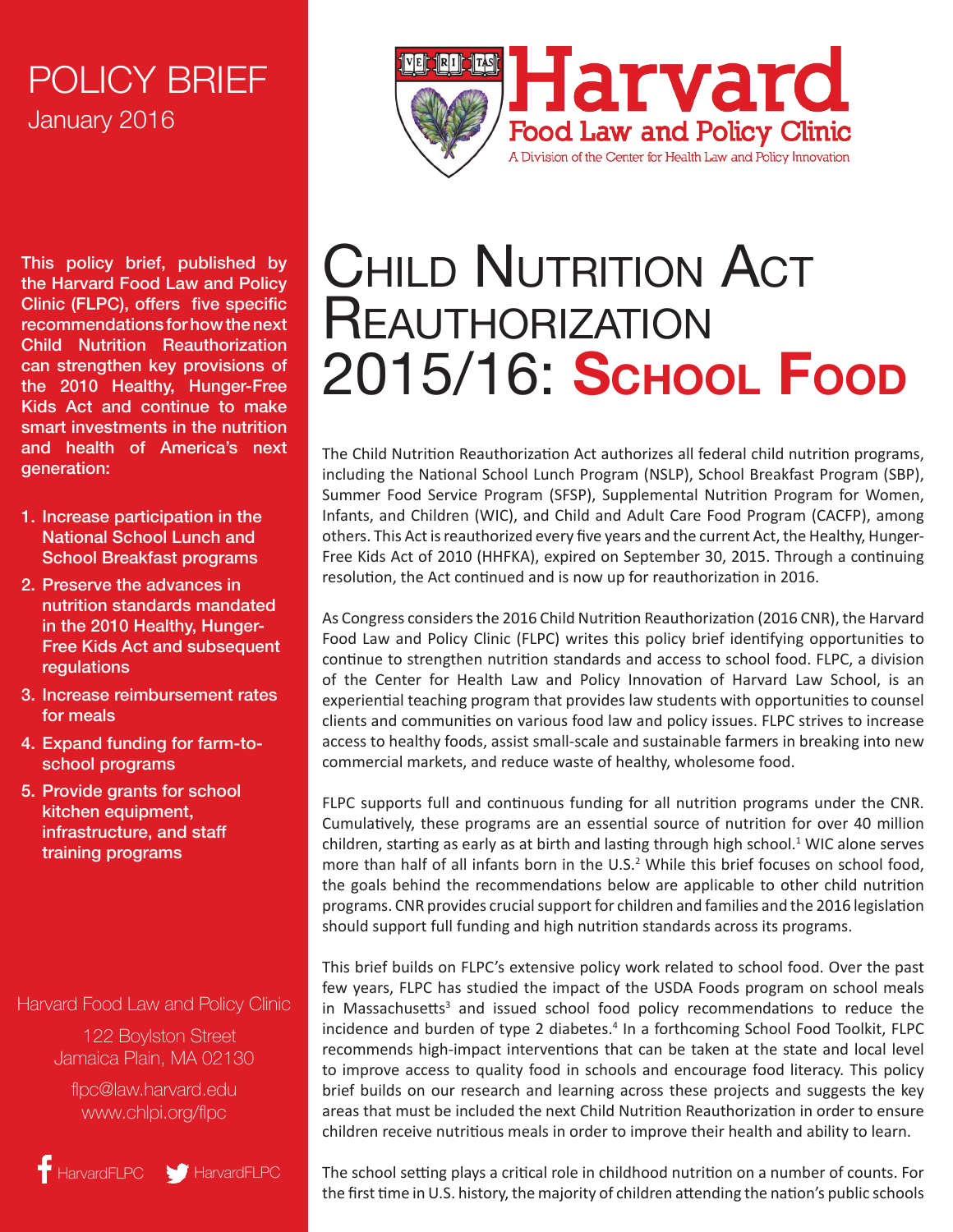qualify for free and reduced-price school meals.<sup>5</sup> Among children who receive free and reduced-price meals, over half their daily calories are consumed at school.<sup>6</sup> Moreover, for many of these children, consuming school meals is not a choice but a necessity. While children from low-income households are more likely to face food insecurity<sup>7</sup> and develop diet-related diseases,<sup>8</sup> school meals can counteract these trends.<sup>9</sup> In addition, research shows that we develop our eating habits and preferences early in life.<sup>10</sup> Introducing children to healthier foods and habits when they are schoolage increases the likelihood that they will consume healthier diets throughout their lives.<sup>11</sup> Congress even highlighted this key educational component of school meals in its initial authorization of NSLP.12

Children deserve nutritious food. An insufficient and unhealthy diet as a child is associated with an increased risk of negative health outcomes, such as obesity and obesityrelated diseases, $^{13}$  stunted physical growth, $^{14}$  and impaired emotional and cognitive development.<sup>15</sup> A sufficient and healthy diet not only mitigates these risks, but also leads to positive educational outcomes, such as improved classroom and academic performance,16decreased behavioral problems,17 and decreased absenteeism.18 No child should be denied the possibility of a healthy, productive life because of the food that they are consuming in school.

To ensure future generations of healthy Americans, FLPC asks that the 2016 CNR:

- (1) increase participation in the National School Lunch and School Breakfast programs;
- (2) preserve the advances in nutrition standards mandated in the 2010 Healthy, Hunger-Free Kids Act (HFFKA) and subsequent regulations;
- (3) increase reimbursement rates for meals;
- (4) expand funding for farm-to-school programs; and
- (5) provide grants for school kitchen equipment, infrastructure, and staff training programs.

Each of our priorities for the 2016 CNR is described in more detail below.

#### **1. Increase participation in the National School Lunch and School Breakfast programs**

During fiscal year (FY) 2014, 30.5 million students participated in the NSLP, with 21.7 million students receiving free and reduced-price lunch.<sup>19</sup> Yet, an estimated 3.8 million eligible student are not receiving free and reduced-price lunch.20 SBP participation rates are even lower. Although

the eligibility criteria for the SBP are the same as that for the NSLP, only 13.6 million students participated in the SBP during FY 2014, with 11.6 million students receiving free and reduced-price breakfast.<sup>21</sup> For every 100 low-income students who participated in the NSLP, only 53 participated in the SBP.<sup>22</sup>

Recent reports about NSLP participation rates reveal trends that further underscore the need to increase participation. From school year (SY) 2010-2011 through SY 2013-2014, total participation dropped by a cumulative 1.4 million students. $23$  This net decrease has been driven by a decline in the number of students who pay full price for lunch (paid lunch), which dropped by a cumulative 2 million students.<sup>24</sup> The 2016 CNR should aim to increase participation across all income categories and, moreover, prioritize universal meals as they negate any price sensitivity and ensure that all students have access to nutritious school meals.

Increasing participation in school meals achieves two key goals. First, more students get the food that they need to thrive. Second, higher participation across all income categories generates more reimbursement revenue and allows school food authorities to operate more efficiently. For both breakfast and lunch, the average cost to schools declines as the number of meals served increases.<sup>25</sup> The HHFKA contained important new programs to support universal meals in schools. The 2016 CNR should build on the success of these programs in taking the following measures:

#### **Strengthen and expand direct certification**

Traditionally, students were certified as eligible for school meals using paper application forms sent home to their parents. However, in recent years, efforts have been made to simplify the certification process for students, families, and schools. Direct certification is the process by which students are certified as eligible for free meals through computer matching of means-tested program records and school enrollment lists. Students are categorically eligible for free meals if they live in households that receive Supplemental Nutrition Assistance Program (SNAP), Temporary Assistance for Needy Families (TANF), or Food Distribution on Indian Reservations (FDPIR) benefits.<sup>26</sup> However, under current law, SNAP is the only means-tested program that states and school districts are *required* to use for direct certification.27

The 2016 CNR should require direct certification through TANF and FDPIR. Direct certification reduces the application burden on parents and schools, resulting in increased participation and administrative savings.<sup>28</sup> Yet, in SY 2013-2014, nearly 1.7 million categorically eligible children were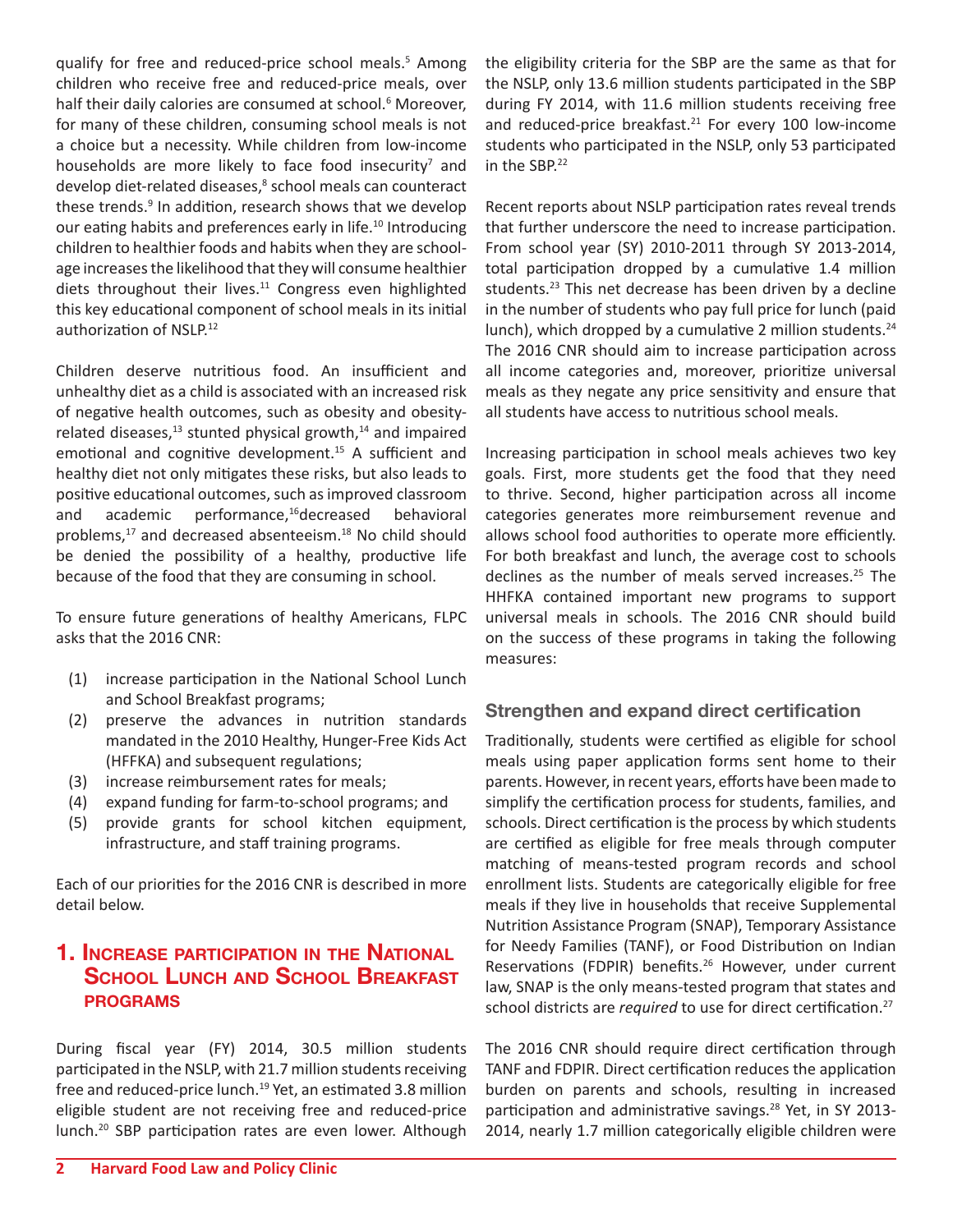certified through paper applications or letters sent by state agencies that were then forwarded school districts (the letter method).29 This paperwork needlessly burdens families and school districts, while increasing the likelihood of error or of students being left out of meal programs.

The 2016 CNR should also expand categorical eligibility, along with direct certification, to include Medicaid. The HHFKA required the USDA to initiate demonstration projects that directly certify students through Medicaid.<sup>30</sup> Currently, students in households receiving Medicaid are not categorically eligible for free meals, but the Direct Certification-Medicaid (DC-M) demonstration authorizes select states and districts to use data from Medicaid to directly children for free meals if household income is less than 133 percent of the federal poverty line. $31$  An estimated 3.6 million school age children live in households with income below this limit and receive Medicaid benefits, but not SNAP or TANF.32 An initial evaluation of DC-M found that it has a statistically significant impact on the percentage of free meals (+1.9 and +3.0 percentage points for lunch and breakfast, respectively).<sup>33</sup> Expanding direct certification to include Medicaid has the potential to increase the number of children receiving free meals, thereby increasing NSLP and SBP revenue for school food authorities. It also offers an opportunity to directly invest in the health of children whose healthcare costs will be borne by this federal program, by ensuring that they have access to the nutritious foods that can keep them healthy.

Expanding direct certification would also bolster implementation of the Community Eligibility Provision (CEP). CEP makes it possible for schools in high-poverty areas to provide free breakfast and lunch to all students.<sup>34</sup> In order to qualify for CEP, a school must meet a minimum level (40%) of students who are identified as eligible for free meals through means other than individual household applications.35 These "identified students" are primarily students who are directly certified.<sup>36</sup> The percentage of identified students is multiplied by a factor of 1.6 to determine the percentage of meals reimbursed at the free rate, with the remaining percentage reimbursed at the paid rate.37 Expanding direct certification would increase overall numbers of identified students, making it easier for schools to meet the 40% CEP threshold.<sup>38</sup> A higher percentage of identified students would also mean a higher percentage of meals that are reimbursed at the free rate, yielding more revenue for schools.39

#### **Eliminate the reduced-price meal category**

The 2016 CNR should increase the income limit for free meals to include households with income at or below

185% of the federal poverty line, eliminating the reducedprice meal category altogether. Currently, students from households with income between 130% and 185% of the federal poverty line must pay up to 30 cents for breakfast and 40 cents for lunch.<sup>40</sup> These copayments are prohibitive for many families and eliminating them would increase participation in the NSLP and SBP.<sup>41</sup> Increased participation would, in turn, generate more revenue for schools. Many states and districts are ahead of the curve in eliminating the reduced price meal category and they report numerous benefits, including increased participation in the NSLP and SBP, increased funding through federal reimbursements, decreased administrative burden on district staff, and improvements in satisfaction with school meals.<sup>42</sup>

#### **Incentivize programs that increase participation in the School Breakfast Program**

Studies have found that students who eat breakfast experience a range of positive outcomes, including a decreased risk of obesity,<sup>43</sup> reduced behavioral issues,<sup>44</sup> and improved classroom performance.<sup>45</sup> However, participation in the SBP remains low; during SY 2013-2014, only 53% of students who participated in the NSLP also participated in the SBP. $46$  Many students are simply not eating breakfast. $47$ As compared to the NSLP, the SBP faces some additional, unique challenges. First, students cannot always make it to school in time to eat breakfast in the cafeteria before the bell.<sup>48</sup> Students sometimes forgo breakfast to avoid the stigma of participating in a program for low-income students.<sup>49</sup> Finally, some schools may not serve breakfast; currently, 10% of schools participating in the NSLP do not participate in the SBP.50

The 2016 CNR should provide financial incentives for programs that boost participation in the SBP, ensuring that more children are able to eat breakfast. Research and experience have demonstrated two strategies, in particular, to be enormously successful in overcoming barriers and increasing overall participation: 1) providing universal breakfast and/or 2) serving breakfast after the bell through programs such as "grab and go breakfast," "second chance breakfast," "and "breakfast in the classroom."51 Providing free breakfast to all students (universal breakfast) mitigates the challenges of stigma, while serving breakfast after the bell eliminates some of the logistical challenges.<sup>52</sup> Evidence suggests that a combination of the two programs – serving universal free breakfast after the bell – has the most significant impact on participation.<sup>53</sup> Other benefits include improved student behavior and attentiveness, increased test scores, and reduced tardiness, absenteeism, and suspensions.<sup>54</sup>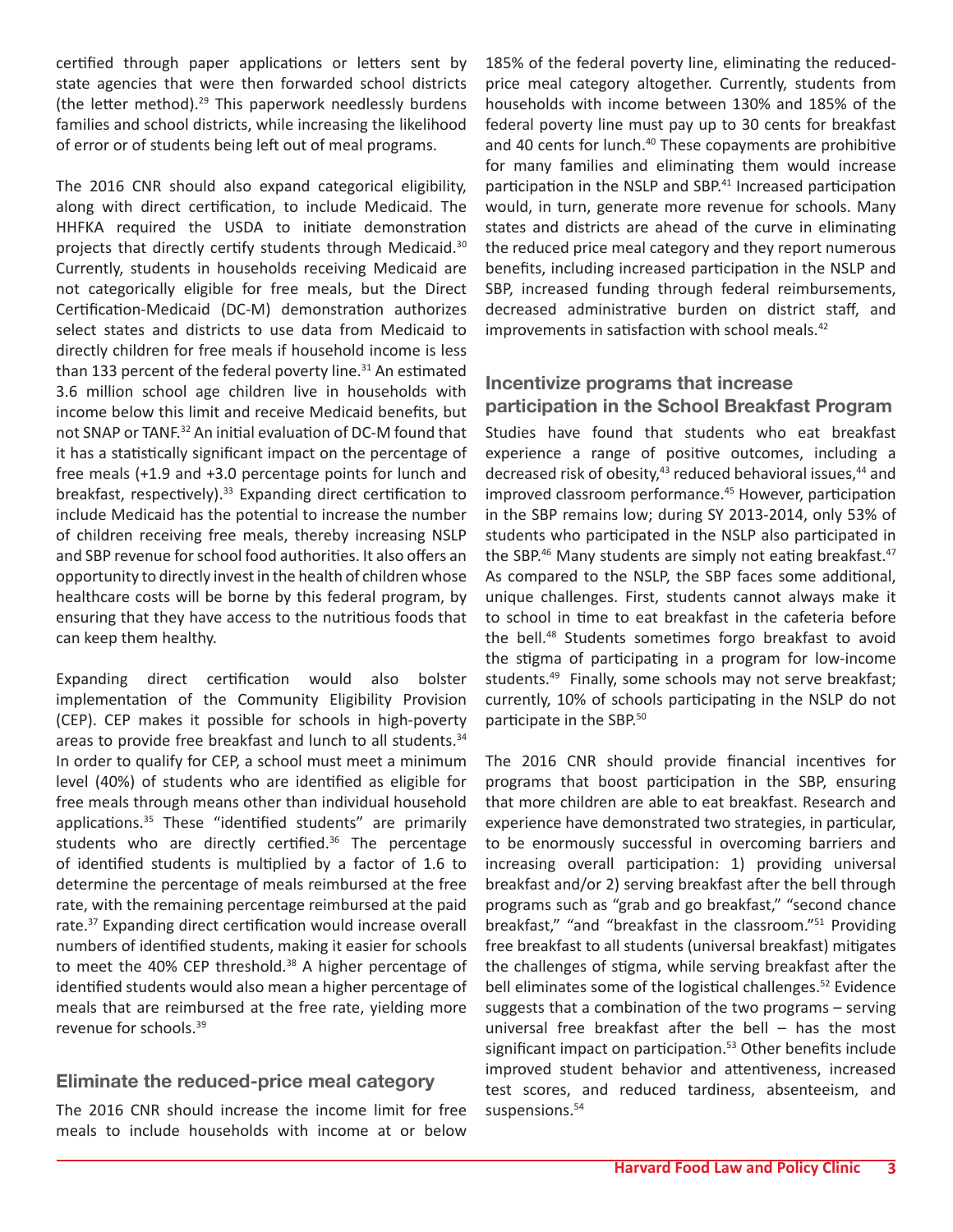Despite the success of these strategies, they can be difficult to implement because of the start-up costs associated with training, personnel, and new equipment.<sup>55</sup> The 2016 CNR should authorize grants designed to assist schools in implementing universal breakfast, breakfast after the bell, and other creative solutions that will increase overall SBP participation.

#### **2. Preserve the advances in nutrition standards mandated in the 2010 HHFKA**

The HHFKA and its implementing regulations updated the nutrition standards for all school foods for the first time in 15 years. The HHFKA standards have increased the servings for fruits, vegetables, and whole grains, while setting limits on fats, sugars, and sodium. 56 The HHFKA standards also set a limit on total calories per average meal for the first time.<sup>57</sup> Over the past five years, the standards have been phased in gradually and some key standards, such as the whole grain requirement, have only gone into full effect more recently. Nevertheless, preliminary data suggests that the standards are serving their intended purpose and bringing healthier meals to school-age children.<sup>58</sup> It is critical that the 2016 CNR maintain the HHFKA nutrition standards in order to encourage healthier eating habits and prevent diet-related disease.

Nationwide, school meals are more nutritious as a result of the standards. A CDC study looking at school nutrition services practices for the years 2000, 2006, and 2014, found that, while meals have been getting healthier, the biggest changes occurred after the implementation of the new standards.59 For example, the percentage of schools serving more than two non-fried vegetables for lunch increased by less than 2% between 2000 and 2006, but by more than 15% between 2006 (63.4%) and 2014 (79.4%).<sup>60</sup> Likewise, the percentage of schools using seasonings other than salt increased by less than 10% between 2000 and 2006, but by more than 25% between 2006 (39.2%) and 2014 (65.1%).<sup>61</sup>

Recent studies have found that children are not only being served healthier meals, but they are also consuming them. Two other pre/post studies, one led by the Harvard School of Public Health and one by the Rudd Center for Food Policy and Obesity, found that students are now selecting and consuming healthier options.<sup>62</sup> After the standards went into effect, the percentage of students selecting a fruit significantly increased; the studies reported increases of 23%<sup>63</sup>and 17%,<sup>64</sup> respectively. The Rudd Center study also showed a significant increase (18%) in the percentage of students consuming vegetables.<sup>65</sup> Furthermore, both studies found that, while plate waste remains high, the standards

did not increase overall plate waste and even decreased plate waste for entrée and vegetable meal components.<sup>66</sup>

School meals shape children's health in both the short and long-term. This is particularly important today, when over one-third of children and adolescents are overweight or obese.<sup>67</sup> These children are more likely to develop numerous acute and chronic health problems, including cardiovascular disease, heart disease, and type 2 diabetes.<sup>68</sup> School meals have a direct impact on children's nutrition: those participating in school meals programs consume half of their daily calories at school.<sup>69</sup> While unhealthy school meals have been shown to increase children's risk for obesity, healthy school meals can reduce this risk.<sup>70</sup> Moreover, what children eat in school can influence what they eat for the rest of their lives, as eating habits and preferences are formed early in life.<sup>71</sup> Ultimately, encouraging healthier eating through strong nutrition standards can reduce a child's lifetime risk for obesity and diet-related disease.

Strong nutrition standards can also reduce income-based health disparities. Overall, children from low-income households account for a significant majority of those consuming school meals: 72% in the NSLP and 85% in the SBP.<sup>72</sup> Not only are children from food-insecure households more likely to consume school meals, but they also receive more of their total food and nutrient intake from these meals.73 Low-income, food insecure children face the greatest risk of becoming overweight and obese.<sup>74</sup> Unhealthy schools meals can exacerbate this risk, deepening incomebased health disparities.<sup>75</sup> At the same time, healthy school meals are particularly effective at increasing fruit and vegetable consumption among children from low-income households.76

As of June 2015, 97% of schools are meeting the new nutrition standards.<sup>77</sup> While implementation has presented new challenges for school food authorities, it is important not to let initial, largely logistical hurdles impede the goal of healthier children and future generations. A recent national survey found that 90% of Americans support the HHFKA nutrition standards.<sup>78</sup> Medical experts, parents, and school food advocates, in particular, support the standards and call on Congress to maintain them.<sup>79</sup> In addition, school administrators report that students generally like the standards; in a national study of elementary school principals and foodservice managers, the majority of respondents agreed (63%) or strongly agreed (7%) that "Students generally seem to like the new school lunch."80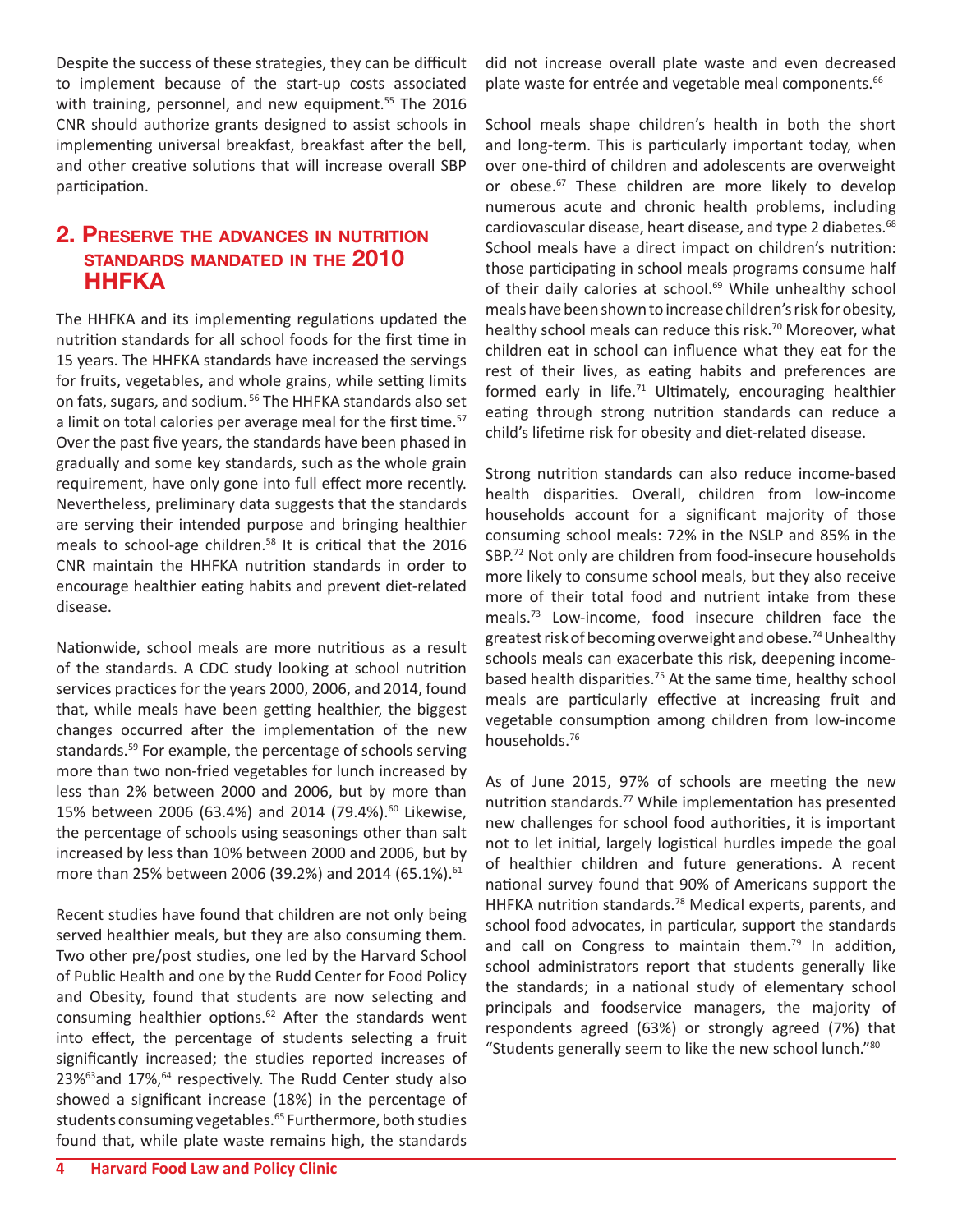#### **3. Increase reimbursement rates for meals**

The NSLP and SBP provide per meal cash reimbursements to schools across the United States. These reimbursements constitute the bulk of USDA funding, though the USDA Foods Program also provides the NSLP with in-kind food donations, which make up 15-20% of the food served. $81$ Federal reimbursement rates for meals are set by legislation and adjusted annually for inflation in accordance with the Consumer Price Index for Food Away from Home (CPI-FAFH).82 These annualized adjustments reflect generalized increases in food, labor, and overhead costs, but do not necessarily reflect all of the costs associated with operating a school meal program.<sup>83</sup> In order to meet the basic needs of school food authorities and ensure the viability of the HHFKA nutrition standards, the 2016 CNR should increase the baseline reimbursement rates for both breakfast and lunch by \$0.30 over the next three years, or by \$.10 per year. This increase would be in addition to annualized adjustments for inflation.

School meals have long been under-funded. Following cuts to federal reimbursement rates in the early 1980s, school food authorities faced budgetary pressures that have continued over the past thirty years as cost increases have outpaced reimbursement rates.<sup>84</sup> Ten years ago, the USDA's comprehensive School Lunch and Breakfast Cost Study found that the average cost per reimbursable lunch was \$0.40 higher than the reimbursement rate. $85$  This trend has only continued. Between SY 2007-2008 and SY 2008-2009, school nutrition budgets increased by \$0.27 per lunch while the reimbursement rate increased by only  $$0.10<sup>86</sup>$  In the years immediately before the HHFKA nutrition standards took effect, 20% of school districts were not breaking even.<sup>87</sup>

The HHFKA nutrition standards have put additional strain on the NSLP and SBP.<sup>88</sup> The USDA estimates that implementation of the standards will cost school districts an additional \$3.2 billion from FY 2012 through FY 2016 as a result of absorbing the new food and labor costs.<sup>89</sup> For FY 2015, the estimated increases in cost are equivalent to approximately \$0.10 per reimbursable lunch and \$0.27 per reimbursable breakfast.<sup>90</sup> However, the HHKFA provided only a \$0.06 performancebased increase per lunch for compliance with the new standards.91 Using the USDA's own cost estimates for 2015, an increase of \$0.06 per lunch covers less than a quarter of the cost of implementing the standards. Though school food authorities are certified based on their compliance with standards for lunch and breakfast, there is currently no performance-based increase for breakfast.<sup>92</sup>

The 2016 CNR should increase federal reimbursement rates

to ensure that all schools are able to serve healthy, delicious meals. In a recently released report, the Congressional Budget Office (CBO) noted that increasing reimbursement rates by \$0.10 across all income categories for both the NSLP and SBP would enable schools to 1) better meet the costs of providing meals to students; 2) comply with the HHFKA nutrition standards; and 3) offer higher-quality foods.93 The CBO estimates that this increase would cost the government an additional \$10.2 billion over the next ten years.94 While this represents a sizable increase in federal spending, it pales in comparison to the estimated \$14.3 billion annual direct cost of childhood obesity.<sup>95</sup> Investing in healthy school meals can help to keep kids healthy while they are young and over their lifetimes.

#### **4. Expand farm-to-school programs**

The 2016 CNR should build on the successes of the USDA's Farm to School Program and increase funding for farm to school grants. Farm to school programs produce numerous benefits for students, schools, and communities. These programs help schools meet the nutrition standards by providing access to nutritious, high-quality local foods.<sup>96</sup> Additional benefits for schools and students include improved eating habits, $97$  improved school performance, $98$ and reduced food waste.<sup>99</sup> Farm to school programs also strengthen local communities—by connecting school cafeterias to local farmers, farm to school programs keep money in the community, stimulating local economies and promoting local jobs.100

The USDA Farm to School Program is currently funded to award up to \$5 million each year in competitive grants to help schools purchase local foods and expand access to educational agriculture and gardening activities. $101$ However, interest in farm to school programming has grown rapidly in recent years and the demand for these USDA grants greatly exceeds available funding. From FY 2013 to FY 2015, the Farm to School Grant Program received a total of 1,067 applications, but awarded only 221 grants. $^{102}$  The 2016 CNR should expand the USDA Farm to School Program by incorporating the provisions of the bipartisan 2015 Farm to School Act (Senate bill 569 and House bill 1061). The Act promises to meet some of the growing demand for farm to school programs by increasing the annual mandatory funding for the Farm to School Grant Program from \$5 million to \$15 million annually.<sup>103</sup>

Additionally, the proposed legislation would 1) expand the scope of the grant program to include summer food service sites, afterschool programs, and early childcare education settings; 2) identify and eliminate regulatory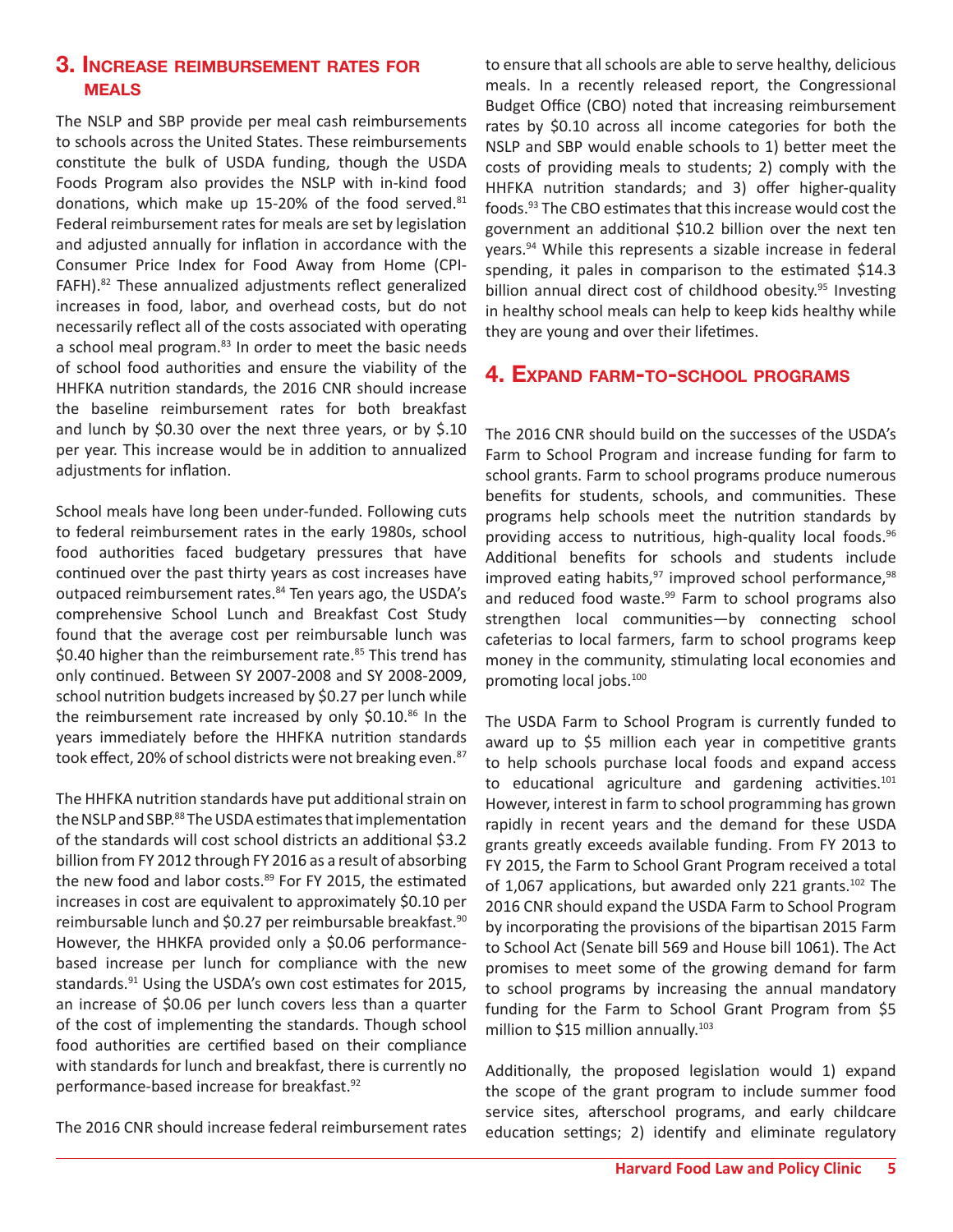and other administrative barriers to farm to school efforts; 3) encourage farm to school partnerships between tribal schools and tribal producers; and 4) provide technical assistance to producers, including socially disadvantaged farmers and ranchers.<sup>104</sup>

#### **5. Increase grants for school kitchen equipment, infrastructure, and staff training programs**

The 2016 CNR should ensure that schools have the resources that they need to implement the HHFKA standards and improve the nutrition and quality of school meals on into the future. Many schools report preparing more foods from scratch in order to comply with the HHFKA standards.<sup>105</sup> Preparing foods from scratch is healthier, but often requires additional equipment and staff training.106 A 2012 survey found that 88% of school food authorities needed at least one additional piece of kitchen equipment to meet the new standards.<sup>107</sup> In addition, the new equipment may require improvements to school infrastructure; for example, the installation of a walk-in refrigerator will often require an upgrade to a school's electrical system.<sup>108</sup> On average, urban schools report needing an additional \$88,000 of kitchen equipment to meet the new nutrition standards,<sup>109</sup> while rural and suburban schools require an additional \$65,000 in equipment.110 The majority of districts do not have sufficient financial resources to make the necessary equipment and infrastructure improvements.<sup>111</sup>

Schools also require additional staff training to effectively implement the standards and serve healthier meals. In a 2012 survey of 3,372 school food authorities, 64% of respondents reported the need to train staff as a challenge to meeting the nutrition standards.<sup>112</sup> School food authorities identified their top training needs as completing paperwork (69%), developing menus (68%), basic cooking skills (58%), and basic nutrition (55%).<sup>113</sup> In 2016, the USDA finalized a rule establishing minimum professional standards and annual professional training requirements for food service staff.114 However, this mandate will have to come with additional resources as schools have already been struggling to meet their most basic training needs. A national survey conducted during SY 2012-2013 found that only 37% of school food authorities had budgets for staff development and training and, of those with training budgets, two-thirds reported that their budgets were insufficient to meet their training needs.115

The 2016 CNR should provide increased funding for grant programs that provide schools with the equipment, infrastructure, and staff support necessary to serve

healthier meals. In both 2014 and 2015, the USDA awarded \$25 million to states agencies to help schools purchase additional kitchen equipment.<sup>116</sup> The USDA also awards up to \$5.5 million annually for staff training through its Team Nutrition Initiative.<sup>117</sup> These grant programs should be expanded to respond to the widespread need, articulated by schools themselves, for greater support in implementing the HHFKA standards. As some schools will need to construct new facilities or significantly expand existing ones, the 2016 CNR should also create a loan assistance program within the USDA to support schools in receiving external financing for their infrastructure needs.<sup>118</sup> Such a program would come at little cost to the federal government and make it possible for individual schools to make larger, longer-term investments in their nutrition programs.

#### **THE 2016 CNR MUST CONTINUE TO INVEST IN HEALTHIER SCHOOL MEALS FOR ALL CHILDREN.**

School meals have the potential to transform the health of the next generation. By providing children with nutritious foods and developing their tastes for those foods, school meals can help to reverse the national trends of obesity and diet-related disease. School meals also support the cognitive development of children, ensuring that they have the nutrition that they need to succeed both inside and outside of the classroom.

The 2010 Healthy, Hunger-Free Kids Act took many important, much-needed steps towards aligning school meals with nutritional science and ensuring that children are able to access those meals. However, this work is far from complete. FLPC draws from its research and experience with school food policy at all levels (local, state, and federal) and urges Congress to 1) increase participation in the NSLP and SBP; 2) preserve the 2010 HHFKA nutrition standards; 3) increase reimbursement rates for meals; 4) expand funding for farm-to-school programs; and 5) provide grants for school kitchen equipment, infrastructure, and staff training. Collectively, these measures will ensure that school meals are not only nutritious for students, but also feasible for schools.

FLPC also reiterates its support for full and continuous funding for all child nutrition programs authorized under the CNR. In particular, the Special Supplemental Nutrition Program for Women, Infants, and Children (WIC), the Child and Adult Care Food Program (CACFP), and the Summer Food Service Program (SFSP) serve as a critical source of nutrition for millions of children. Each program has a crucial role to play in ensuring the health of the next generation, and the success of these programs can further bolster nutritional gains made through the NSLP and SBP.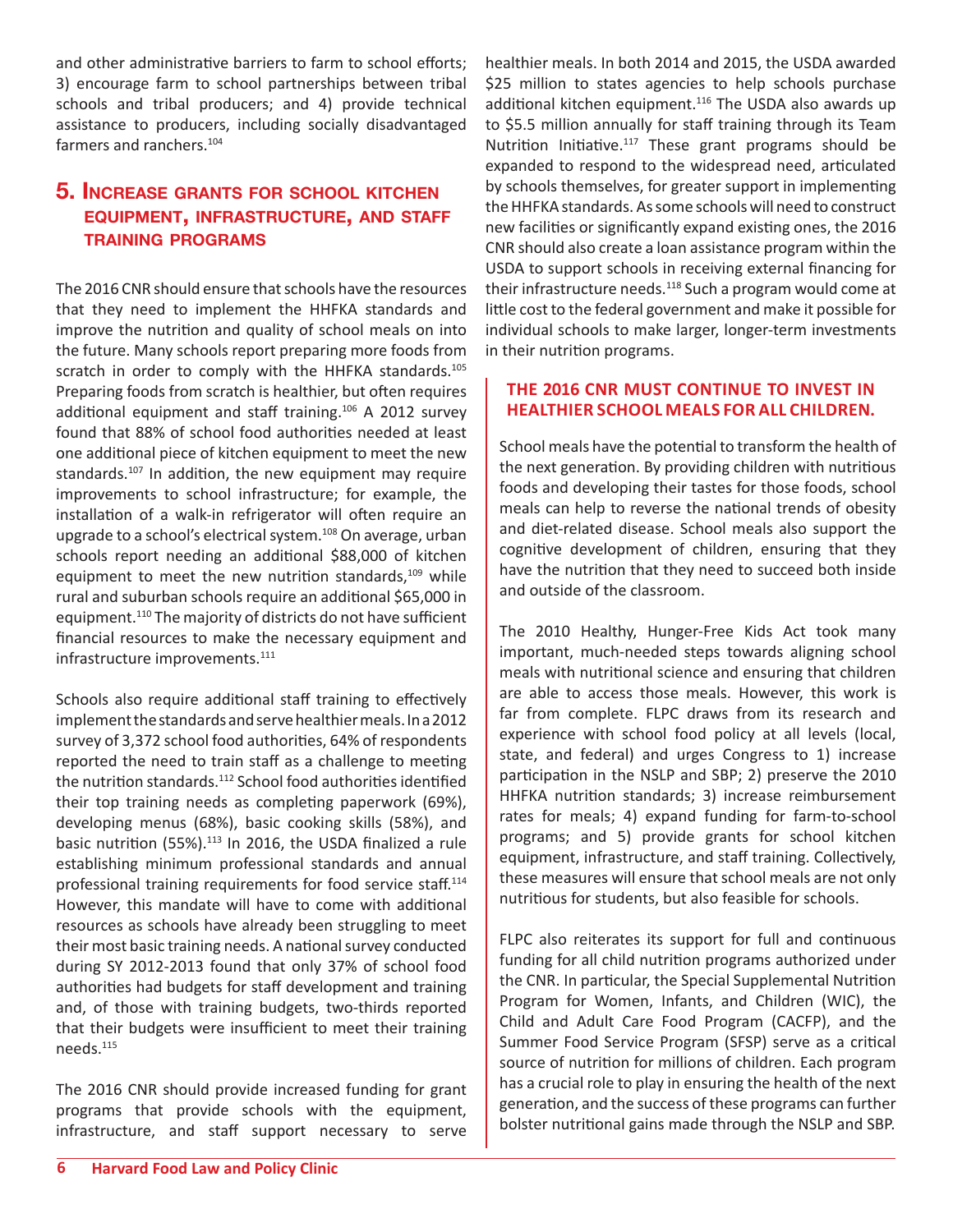### Authors and Acknowledgements

This policy brief was written by the following attorneys and students in the Harvard Food Law and Policy Clinic: Emma Clippinger, Emily Broad Leib, Kelliann Blazek, Alli Condra, Katie Carey, Emily Cole, and Alex Leone.

We would like to thank the following individuals for providing insight and ideas at an early stage of our research: Helen Dombalis, at National Farm to School Network, and Mollie Van Lieu, at Pew Charitable Trusts.

#### **ENDNOTES**

- This number is based on aggregate data from three distinct federal child nutrition programs: WIC, CACFP, and the NSLP. While there may be some overlap in participation between these three programs, they primarily target distinct age groups – infants, preschool-age children, and school-age children. In FY 2014, WIC served 8.3 million participants and CACFP and the NSLP served 1.9 million children and 30.5 million children, respectively. See WIC Program National Level *Annual Summary*, U.S. Dep't of Agric. Food & Nutrition Serv., [http://www.fns.usda.gov/sites/default/files/pd/wisummary.pdf;](http://www.fns.usda.gov/sites/default/files/pd/wisummary.pdf) *NSLP National Level Annual Summary*, U.S. Dep't of Agric. Food & Nutrition Serv., [http://www.fns.usda.gov/sites/default/files/pd/slsummar.pdf;](http://www.fns.usda.gov/sites/default/files/pd/slsummar.pdf) *CACFP National Level annual Summary*, , U.S. Dep't of Agric. Food & Nutrition Serv., <http://www.fns.usda.gov/sites/default/files/pd/ccsummar.pdf>.
- 2 *About WIC*, U.S. Dep't of Agric. Food & Nutrition Serv.,<http://www.fns.usda.gov/wic/about-wic-wic-glance> (last visited Dec. 22, 2015).
- 3 *See* Harvard Food Law & Policy Clinic, USDA Foods in Massachusetts Schools (2013), [http://www.chlpi.org/wp-content/uploads/2013/12/USDA-Foods-in-](http://www.chlpi.org/wp-content/uploads/2013/12/USDA-Foods-in-Massachusetts-FINAL.pdf)[Massachusetts-FINAL.pdf](http://www.chlpi.org/wp-content/uploads/2013/12/USDA-Foods-in-Massachusetts-FINAL.pdf).
- 4 *See* Harvard Center for Health Law & Policy Innovation, Beating Type 2 Diabetes: Recommendations for Federal Policy Reform (2015), [http://www.](http://www.diabetespolicy.org/wp-content/uploads/2014/06/PATHS-Beating-Type-2-Diabetes-Recommendations-for-Federal-Policy-Reform-Report_FINAL.pdf) [diabetespolicy.org/wp-content/uploads/2014/06/PATHS-Beating-Type-2-Diabetes-Recommendations-for-Federal-Policy-Reform-Report\\_FINAL.pdf](http://www.diabetespolicy.org/wp-content/uploads/2014/06/PATHS-Beating-Type-2-Diabetes-Recommendations-for-Federal-Policy-Reform-Report_FINAL.pdf).
- 5 Southern Educ. Found., A New Majority: Low Income Students Now a Majority in the Nation's Public Schools 2 (2015), [http://www.southerneducation.](http://www.southerneducation.org/getattachment/4ac62e27-5260-47a5-9d02-14896ec3a531/A-New-Majority-2015-Update-Low-Income-Students-Now.aspx) [org/getattachment/4ac62e27-5260-47a5-9d02-14896ec3a531/A-New-Majority-2015-Update-Low-Income-Students-Now.aspx](http://www.southerneducation.org/getattachment/4ac62e27-5260-47a5-9d02-14896ec3a531/A-New-Majority-2015-Update-Low-Income-Students-Now.aspx).
- 6 *See* Ronette Briefel et al., *Consumption of Low-Nutrient, Energy-Dense Foods and Beverages at School, Home, and Other Locations Among School Lunch*  Participants and Nonparticipants, 109 J. Am. DIETETIC Ass'N S79, S83 (2009).
- 7 Alisha Coleman-Jensen et al., U.S. Dep't of Agric. Econ. Research Serv., Food Insecurity in Households with Children 15-16 (2013), [http://www.ers.usda.](http://www.ers.usda.gov/media/1120651/eib-113.pdf) [gov/media/1120651/eib-113.pdf](http://www.ers.usda.gov/media/1120651/eib-113.pdf).
- 8 See Joseph Skelton et al., Prevalence and Trends of Severe Obesity Among U.S. Children and Adolescents, 9 ACADEMIC PEDIATRICS 322 (2009); Diana Grigsby-Toussaint et al., *Neighborhood Socioeconomic Change and Diabetes Risk*, 33 Diabetes Care 1065 (2010); Mohammed Ali et al., *Household Income and Cardiovascular Disease Risks in U.S. Children and Young Adults*, 34 Diabetes Care 1998 (2011).
- 9 *See* Elizabeth Potamites & Anne Gordon, Mathematica Pol'y Res., Children's Food Security and Intakes from School Meals (2010), [http://naldc.nal.usda.](http://naldc.nal.usda.gov/download/42320/PDF) [gov/download/42320/PDF](http://naldc.nal.usda.gov/download/42320/PDF); Daniel Taber et al., *Association Between State Laws Governing School Meal Nutrition Content and Student Weight Status*, 167 JAMA Pediatric 513 (2013),<http://www.ncbi.nlm.nih.gov/pubmed/23567869>.
- 10 *See* Alison Ventura & John Worobey, *Early Influences on the Development of Food Preferences*, 23 Current Biology R401 (2013); Leann Birch, *Development of*  Food Preferences, 19 ANN. REV. NUTRITION 41 (1999).
- 11 *See* Julie Mennella, *Ontogeny of Taste Preferences: Basic Biology and Implications for Health*, 99 Am. J. Clin. Nutrition 704S (2014).
- 12 H.R. Rep. No. 79-3370 (1945) ("The educational features of a properly chosen diet served at school should not be under-emphasized. Not only is the child taught what a good diet consists of, but his parents and family likewise are indirectly instructed.").
- 13 *See* David Ludwig et al., *Relation Between Consumption of Sugar-Sweetened Drinks and Childhood Obesity: A Prospective, Observational Analysis*, 357 Lancet 505, 507 (2001); David Freedman et al., *Cardiovascular Risk Factors and Excess Adiposity Among Overweight Children and Adolescents: The Bogalusa Heart Study*, 150 J. Pediatrics 12, Table II (2007); Chaoyang Li et al., *Prevalence of Pre-Diabetes and Its Association with Clustering of Cardiometabolic Risk Factors and Hyperinsulinemia Among U.S. Adolescents*, 32 Diabetes Care 342, 345 (2009).
- 14 See Katherine Alaimo et al., *Food Insufficiency and American School-Aged Children's Cognitive, Academic, and Psychosocial Development, 108 PEDIATRICS 44, 48*  $-49(2001)$
- 15 *Id.* at 46–48.
- 16 *See* Larry Howard, *Does Food Insecurity at Home Affect Non-Cognitive Performance at School? A Longitudinal Analysis of Elementary Student Classroom*  Behavior, 30 Econ. Educ. Rev. 157 (2011); Michelle Florence et al., *Diet Quality and Academic Performance*, 78 J. Scн. Неацтн 209 (2008); Diana Jyoti et al., Food Insecurity Affects School Children's Academic Performance, Weight Gain, and Social Skills, 135 J. Nutrition 2831 (2005); Jane Edwards et al., *Relationship of Nutrition and Physical Activity Behaviors and Fitness Measures to Academic Performance for Sixth Graders in a Midwest City School District*, 81 J. Sch. Health 65 (2011); Janina Galler, Nutrition and Behavior 106-09 (2013).
- 17 *See* Maria Melchior et al., *Food Insecurity and Children's Mental Health: A Prospective Birth Cohort Study*, 7 PLOS ONE e52615 (2012); Ronald Kleinman, *Hunger in Children in the United States: Potential Behavioral and Emotional Correlates*, 101 Pediatrics 3 (1998); Gordon Millichap & Michelle Yee, *The Diet Factor in Attention-Deficit/Hyperactivity Disorder*, 129 Pediatrics 330 (2012).
- 18 *See* Liping Pan et al., *The Association of Obesity and School Absenteeism Attributed to Illness or Injury Among Adolescents in the United States, 2009*, 52 J. Adolescent Health 64 (2013); Ctrs. Disease Control & Prevention, School Health Guidelines to Promote Healthy Eating and Physical Activity (2011), <http://www.cdc.gov/mmwr/pdf/rr/rr6005.pdf>.
- 19 *NSLP National Level Annual Summary*, U.S. Dep't of Agric. Food & Nutrition Serv., *supra* note [2.](#page-0-0)
- 20 Public school enrollment for SY 2012-2013 was 49.8 million. *Public School Enrollment*, Nat'l Ctr. for Educ. Stat., [http://nces.ed.gov/programs/coe/indicator\\_](http://nces.ed.gov/programs/coe/indicator_cga.asp) [cga.asp](http://nces.ed.gov/programs/coe/indicator_cga.asp) (last visited Dec. 11, 2015).
- 21 *SBP National Level Annual Summary*, U.S. Dep't of Agric. Food & Nutrition Serv.*, supra* note 2.
- 22 Food Res. & Action Ctr., School Breakfast Report Card: 2013 2014 School Year 4 (2015), [http://frac.org/pdf/School\\_Breakfast\\_Scorecard\\_SY\\_2013\\_2014.](http://frac.org/pdf/School_Breakfast_Scorecard_SY_2013_2014.pdf) [pdf](http://frac.org/pdf/School_Breakfast_Scorecard_SY_2013_2014.pdf).
- 23 U.S. Gov't Accountability Off., GAO- 15-656, School Nutrition: USDA Has Efforts Underway to Help Address Ongoing Challenges Implementing Changes in Nutrition Standards 11 (2015), [http://www.gao.gov/assets/680/672477.pdf.](http://www.gao.gov/assets/680/672477.pdf)
- 24 While the number of students receiving free lunch has increased, it has not kept pace with the decline in paid lunch. *Id*. at 13. It is important to note that the decline in paid lunch participation is not a post-HHFKA phenomenon; rather, it began with the 2008 recession and has continued over the past seven years. The decline is, therefore, likely the result of increased free and reduced-price eligibility along with price sensitivity, as lunch prices have risen more sharply during this time. See Food Res. & Action Ctr., National School Lunch Program: Trends and Factors Affecting Student Participation 6-8 (2015), [http://frac.org/](http://frac.org/pdf/national_school_lunch_report_2015.pdf)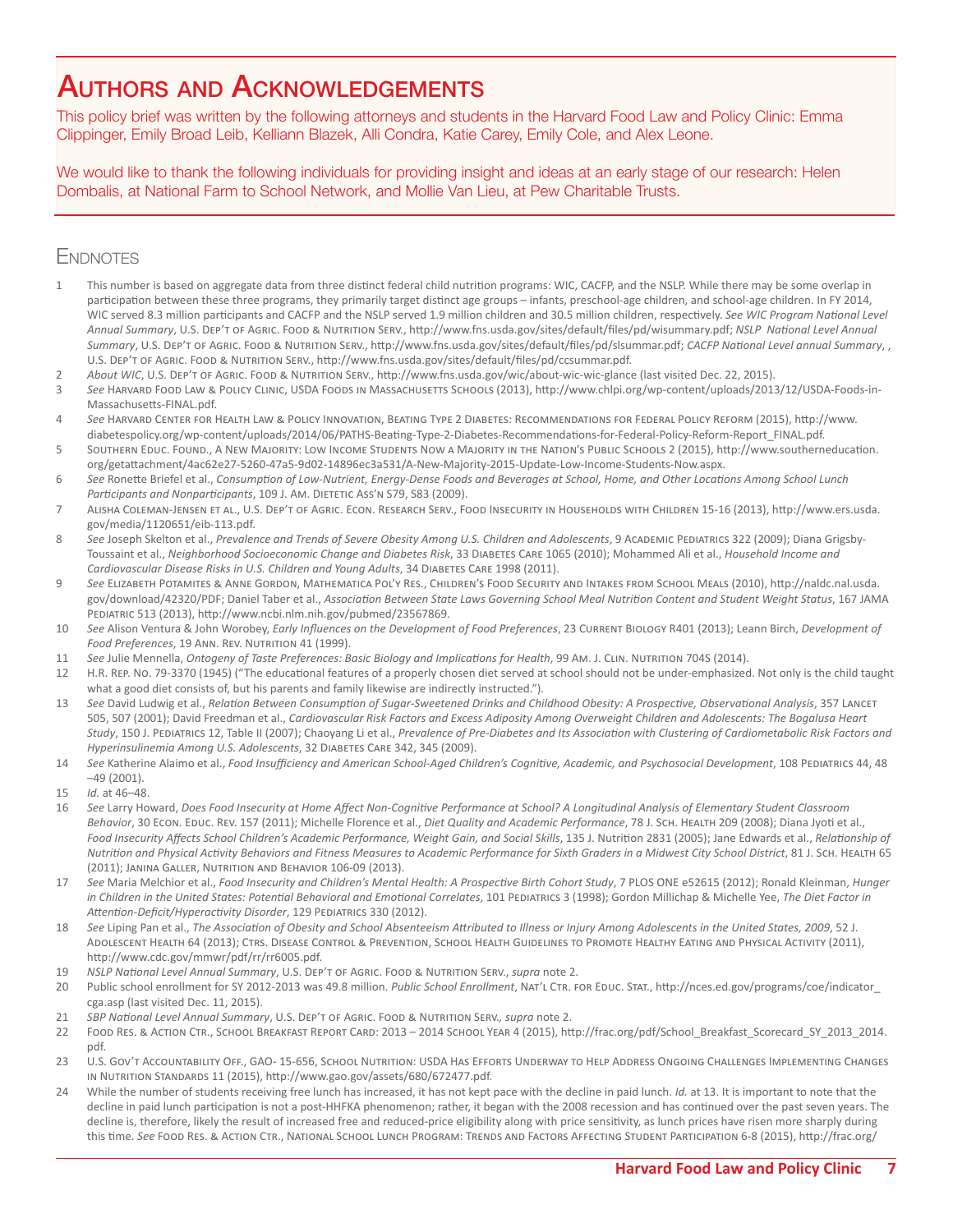[pdf/national\\_school\\_lunch\\_report\\_2015.pdf](http://frac.org/pdf/national_school_lunch_report_2015.pdf).

- 25 *See* Michael Ollinger & Joanne Guthrie, U.S. Dep't of Agric. Econ. Research Serv., Economies of Scale, the Lunch-Breakfast Ratio, and the Cost of USDA School Breakfasts and Lunches (2015), [http://www.ers.usda.gov/media/1935405/err-196.pdf.](http://www.ers.usda.gov/media/1935405/err-196.pdf)
- 26 *See* 7 C.F.R. § 245.2 (2013).
- 27 *See* 7 C.F.R. § 245.13 (2013).
- 28 *See* Madeleine Levin & Zoë Neuberger, Ctr. on Budget & Pol'y Priorities, Improving direct Certification Will Help More Low-Income Children Receive School Meals (2015),<http://www.cbpp.org/sites/default/files/atoms/files/7-25-14fa.pdf>.
- 29 U.S. Dep't of Agric., Direct Certification in the National School Lunch Program: State Implementation Progress, School Year 2013–2014 19 (2015), [http://](http://www.fns.usda.gov/sites/default/files/ops/NSLPDirectCertification2014.pdf) [www.fns.usda.gov/sites/default/files/ops/NSLPDirectCertification2014.pdf.](http://www.fns.usda.gov/sites/default/files/ops/NSLPDirectCertification2014.pdf)
- 30 42 U.S.C. § 1758 (a)(15).
- 31 The DC-M demonstration represents a departure from other direct certification programs because it certifies students based on participation in a program *and* household income. U.S. Dep't of Agric., Evaluations of Demonstrations of National School Lunch Program and School Breakfast Program Direct Certification of Children Receiving Medicaid Benefits: Year 1 Report x (2015), [http://www.fns.usda.gov/sites/default/files/ops/](http://www.fns.usda.gov/sites/default/files/ops/NSLPDirectCertificationMedicaidYr1.pdf) [NSLPDirectCertificationMedicaidYr1.pdf](http://www.fns.usda.gov/sites/default/files/ops/NSLPDirectCertificationMedicaidYr1.pdf).
- 32 Ctr. on Budget & Pol'y Priorities, Key Steps to Improve Access to Free and Reduced-Price School Meals 9 (2012), [http://www.cbpp.org/sites/default/files/](http://www.cbpp.org/sites/default/files/atoms/files/9-6-12fa.pdf.) [atoms/files/9-6-12fa.pdf.](http://www.cbpp.org/sites/default/files/atoms/files/9-6-12fa.pdf.)
- 33 U.S. Dep't of Agric., *supra* note 35, at 21.
- 34 *Community Eligibility Provision*, U.S. Dep't of Agric. Food & Nutrition Serv.,<http://www.fns.usda.gov/school-meals/community-eligibility-provision> (last visited Dec. 10, 2015).
- 35 U.S. Dep't of Agric. Food & Nutrition Serv., Community Eligibility Provision: Guidance Q&As Revised (2014), [http://www.fns.usda.gov/sites/default/files/](http://www.fns.usda.gov/sites/default/files/cn/SP21-2014v2os.pdf) [cn/SP21-2014v2os.pdf.](http://www.fns.usda.gov/sites/default/files/cn/SP21-2014v2os.pdf)
- 36 *Id.*
- 37 *Id*.
- 38 Levin & Neuberger, *supra* note 32, at 3.
- 39 Ctr. on Budget & Pol'y Priorities, *supra* note 36, at 3.
- 40 7 C.F.R. § 245.2 (2013).
- 41 *See* Food Res. & Action Ctr., School Breakfast: Reaching More Children, Making Breakfast Better 4 (2014), [http://frac.org/pdf/brief\\_breakfast\\_cnr\\_2015.](http://frac.org/pdf/brief_breakfast_cnr_2015.pdf) [pdf;](http://frac.org/pdf/brief_breakfast_cnr_2015.pdf) CAL. FOOD POL'CY ADVOCATES, 2014-2015 FEDERAL PRIORITIES (2015), [http://cfpa.net/ChildNutrition/ChildNutrition\\_Federal/CFPA-FederalPrioritiesChildNutrit](http://cfpa.net/ChildNutrition/ChildNutrition_Federal/CFPA-FederalPrioritiesChildNutrition-2014.pdf)i [ion-2014.pdf;](http://cfpa.net/ChildNutrition/ChildNutrition_Federal/CFPA-FederalPrioritiesChildNutrition-2014.pdf) FEEDING AM., NOURISHING OUR CHILDREN BEYOND THE SCHOOL DAY 8 (2014), [http://www.feedingamerica.org/take-action/advocate/hunger-issues/](http://www.feedingamerica.org/take-action/advocate/hunger-issues/nourishing-our-children.pdf) [nourishing-our-children.pdf.](http://www.feedingamerica.org/take-action/advocate/hunger-issues/nourishing-our-children.pdf)
- 42 *See* U.S. Gov't Accountability Off., GAO- 09-584, School Meal Programs: Experiences of the States and Districts that Eliminated Reduced-Price Fees (2009), [http://www.gao.gov/assets/300/292555.pdf;](http://www.gao.gov/assets/300/292555.pdf) MD Hunger Solutions, Going Further: Elimination of Reduced Price Breakfast, [http://www.](http://www.mdhungersolutions.org/pdf/bfast_expand_goingfurther.pdf ) [mdhungersolutions.org/pdf/bfast\\_expand\\_goingfurther.pdf.](http://www.mdhungersolutions.org/pdf/bfast_expand_goingfurther.pdf )
- 43 *See, e.g*., Maureen Timlin et al., *Breakfast Eating and Weight Change in a 5-Year Prospective Analysis of Adolescents: Project EAT (Eating Among Teens)*, 121 Pediatrics e638, e641 (2008).
- 44 *See, e.g.*, Gail Rampersaud et al., *Breakfast Habits, Nutritional Status, Body Weight, and Academic Performance in children and Adolescents*, 105 J. Am. Dietetic Ass'n 743, 752-53 (2005).
- 45 *Id.* at 754.
- 46 *Child Nutrition Tables*, U.S. Dep't of Agric. Food & Nutrition Serv., <http://www.fns.usda.gov/pd/child-nutrition-tables>(last visited Nov. 6, 2015).
- 47 In a national survey of 1,000 teachers, 3 out of 4 public school teachers reported that students regularly come to school hungry. Share our Strength, Hunger in Our Schools: 2015 1, [http://www.hungerinourschools.org/img/NKH-HungerInOurSchoolsReport-2015.pdf.](http://www.hungerinourschools.org/img/NKH-HungerInOurSchoolsReport-2015.pdf)
- 48 *Id.* at 3. 49 *Id.*
- 50 Food Res. & Action Ctr., *supra* note 23, at 4.
- 51 *See Expanding School Breakfast Participation*, Food Res. & Action Ctr., [http://frac.org/federal-foodnutrition-programs/school-breakfast-program/breakfast](http://frac.org/federal-foodnutrition-programs/school-breakfast-program/breakfast-in-the-classroom/)[in-the-classroom/](http://frac.org/federal-foodnutrition-programs/school-breakfast-program/breakfast-in-the-classroom/) (last visited Mar. 19, 2005); FOOD REs. & ACTION CTR., WHY OFFER SCHOOL BREAKFAST FREE TO ALL CHILDREN?, [http://frac.org/wp-content/](http://frac.org/wp-content/uploads/2009/09/universal_sbp.pdf) [uploads/2009/09/universal\\_sbp.pdf](http://frac.org/wp-content/uploads/2009/09/universal_sbp.pdf).
- 52 *See* Judi Bartfeld et al., The School Breakfast Program: Participation and Impacts 1 (2009), [http://naldc.nal.usda.gov/naldc/download.](http://naldc.nal.usda.gov/naldc/download.xhtml?id=35895&content=PDF) [xhtml?id=35895&content=PDF;](http://naldc.nal.usda.gov/naldc/download.xhtml?id=35895&content=PDF) *Governor Bullock, First Lady Bullock, And Montana No Kid Hungry Campaign To Fight Childhood Hunger In Montana*, Office of the Mont. Governor, <http://governor.mt.gov/Home/BreakfastAfterTheBellMT.aspx>.
- 53 *See generally* Judi Bartfeld & Myoung Kim, *Participation in the School Breakfast Program: New Evidence from the ECLS-K* 84 Soc. Serv. Rev. 541 (2010); Lawrence Bernstein et al., U.S. Dep't of Agric. Food & Nutrition Serv., Evaluation of the School Breakfast Pilot Project: Final Report (2004), [http://files.eric.ed.gov/](http://files.eric.ed.gov/fulltext/ED486532.pdf) [fulltext/ED486532.pdf](http://files.eric.ed.gov/fulltext/ED486532.pdf); Megan Lent, Hunger Task Force of Milwaukee*,* Preliminary Findings from the 2006-2007 Universal Free Breakfast Initiative in Milwaukee Public Schools (2007),<http://www.hungercenter.org/wp-content/uploads/2011/07/Universal-Free-Breakfast-Milwaukee-Lent.pdf>; Karen Wong, Hunger Task Force of Milwaukee, Evaluation of the 2005-2006 Provision 2 Pilot in Milwaukee Public Schools (2006), [http://hungercenter.wpengine.](http://hungercenter.wpengine.netdna-cdn.com/wp-content/uploads/2011/07/Evaluation-of-Provision-2-Pilot-in-Milwaukee-Wong.pdf) [netdna-cdn.com/wp-content/uploads/2011/07/Evaluation-of-Provision-2-Pilot-in-Milwaukee-Wong.pdf](http://hungercenter.wpengine.netdna-cdn.com/wp-content/uploads/2011/07/Evaluation-of-Provision-2-Pilot-in-Milwaukee-Wong.pdf).
- 54 *See Expanding School Breakfast: Talking Points*, U.S. Dep't of Agric., [http://www.fns.usda.gov/sites/default/files/breakfast\\_talkingpoints.pdf;](http://www.fns.usda.gov/sites/default/files/breakfast_talkingpoints.pdf) *School Breakfast Policy*, Share our Strength, Center for Best Practices, https://bestpractices.nokidhungry.org/school-breakfast/school-breakfast-policy-0.
- 55 Share our Strength, Start School with Breakfast: A Guide to Increasing School Breakfast Participation 26 (2011), http://mt.nokidhungry.org/files/ School%20Staff%20Toolkit.pdf; Nat'l Food Serv. Management Inst., In-Classroom Breakfast Programs: Best Practices 14 (2008), http://www.nfsmi.org/ documentlibraryfiles/pdf/20090624013913.pdf.
- 56 *See* 7 C.F.R. § 210.10 (2013).
- 57 *Id.*
- 58 *See* Juliana Cohen et al., *Impact of the U.S. Department of Agriculture School Meal Standards on Food Selection, Consumption, and Waste*, 48 Am. J. Preventive Med. 388 (2014), [http://www.ncbi.nlm.nih.gov/pmc/articles/PMC3994463/pdf/nihms569417.pdf;](http://www.ncbi.nlm.nih.gov/pmc/articles/PMC3994463/pdf/nihms569417.pdf) Marlene Schwartz et al., *New School Meal Regulations Increase Fruit Consumption and Do Not Increase Total Plate Waste* 11 Childhood Obesity 242 (2015), [http://online.liebertpub.com/doi/pdfplus/10.1089/](http://online.liebertpub.com/doi/pdfplus/10.1089/chi.2015.0019) [chi.2015.0019;](http://online.liebertpub.com/doi/pdfplus/10.1089/chi.2015.0019) Caitlin Merlo et al., *School-Level Practices to Increase Availability of Fruits, Vegetables, and Whole Grains, and Reduce Sodium in School Meals — United States, 2000, 2006, and 2014*, 64 Ctrs. for Disease Control and Prevention: Morbidity and Mortality Weekly Report 905 (2015), http://www.cdc. gov/mmwr/pdf/wk/mm6433.pdf.
- 59 Merlo, *supra* note 62.
- 60 *Id.*
- 61 *Id.*
- 62 *See* Cohen, *supra* note 62; Schwartz, *supra* note 62.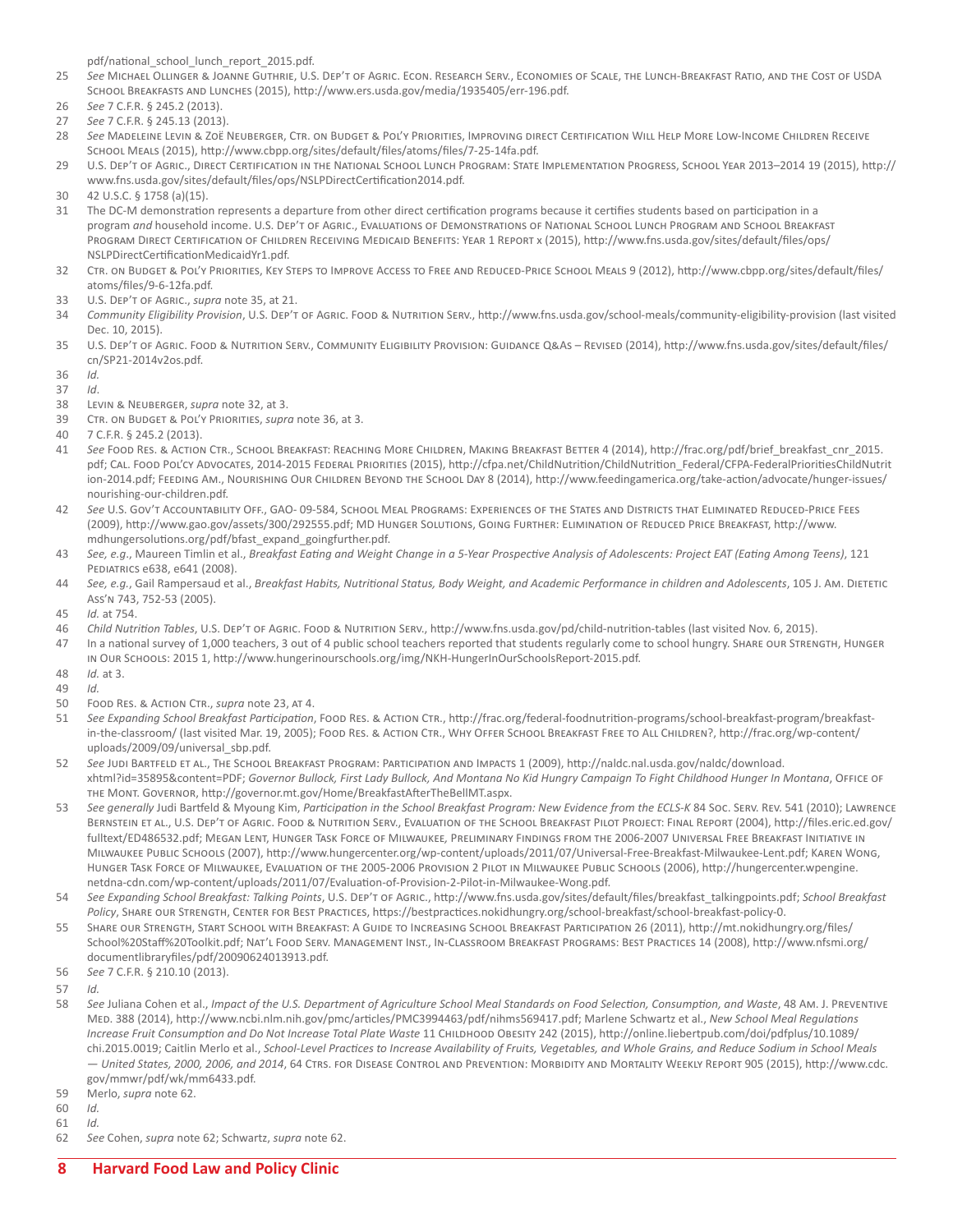- 63 Cohen, *supra* note 62, at 391.
- 64 Schwartz, *supra* note 62, at 244.
- 65 *Id.* at 245.
- 66 *See* Cohen, *supra* note 62; Schwartz, *supra* note 62.
- 67 *See* Ogden et al., *Prevalence of childhood and adult obesity in the United States*, 311 J. Am. Med. Assoc. 806 (2014).
- 68 *Childhood Obesity Facts*, Ctrs. for Disease Control and Prevention, <http://www.cdc.gov/healthyschools/obesity/facts.htm> (last visited Dec. 8, 2015).
- 69 Briefel et al., *supra* note7, at S79-90.
- 70 Taber et al., *supra* note 10.
- 71 *See* Mennella, *supra* note 12; Catherine Forestell and Julie Mennella, *Early Determinants of Fruit and Vegetable Acceptance*, 120 Pediatrics 1247–1254 (2007), [http://pediatrics.aappublications.org/content/120/6/1247.full.pdf+html.](http://pediatrics.aappublications.org/content/120/6/1247.full.pdf+html)
- 72 U.S. Dep't of Agric. Food & Nutrition Serv., *supra* note 2.
- 73 *See* Potamites & Gordon, *supra* note 10.
- 74 A recent study found that adolescents from food insecure households were 33% to 44% more likely to be overweight and 1.3 times more likely to be obese. David Holben & Christopher Taylor, *Food Insecurity and its Association with Central Obesity and Other Markers of Metabolic Syndrome Among Persons Aged 12 to 18 in the United States*, 115 J. Am. Osteopathic Ass'n 536 (2015), [http://www.ncbi.nlm.nih.gov/pubmed/26322932.](http://www.ncbi.nlm.nih.gov/pubmed/26322932)
- 75 Taber et al., *supra* note 10.
- 76 *See* Meghan Longacre et al., *School Food Reduces Household Income Disparities in Adolescents' Frequency of Fruit and Vegetable Consumption*, 69 Am. J. Prev. Med. 202 (2014).
- 77 *School Meal Certification Data*, U.S. Dep't of Agric. Food & Nutrition Serv., <http://www.fns.usda.gov/school-meals/school-meal-certification-data>(last visited Nov. 6, 2015).
- 78 *2015 School Food Poll*, W.K. Kellogg Fndn., <http://ww2.wkkf.org/2015schoolfoodpoll/>(last visited Dec. 10, 2015).
- 79 *See, e.g.*, *Medical Experts Call on Congress to Maintain Healthy School Meal Standards (Transcript)*, U.S. Dep't of Agric. (Mar. 20, 2015), [http://www.usda.](http://www.usda.gov/wps/portal/usda/usdahome?contentidonly=true&contentid=2015/03/0072.xml) [gov/wps/portal/usda/usdahome?contentidonly=true&contentid=2015/03/0072.xml](http://www.usda.gov/wps/portal/usda/usdahome?contentidonly=true&contentid=2015/03/0072.xml) (last visited Nov. 6, 2015); UNION OF CONCERNED SCIENTISTS, POLICY BRIEF: HEALTHY SCHOOL MEALS, HEALTHY CHILDREN: HOW STRONGER FEDERAL POLICY CAN HELP ADDRESS CHILDHOOD OBESITY (2015), [http://www.ucsusa.org/sites/default/](http://www.ucsusa.org/sites/default/files/attach/2015/02/school-meals-policy-brief.pdf) [files/attach/2015/02/school-meals-policy-brief.pdf;](http://www.ucsusa.org/sites/default/files/attach/2015/02/school-meals-policy-brief.pdf) Society of Behavioral Medicine*,* Society of Behavioral Medicine Position Statement: Retain Healthy School Lunch Policies (2015), [http://www.sbm.org/UserFiles/file/school-lunch-position-statement.pdf.](http://www.sbm.org/UserFiles/file/school-lunch-position-statement.pdf)
- 80 Katherine Ralston & Constance Newman, U.S. Dep't of Agric. Econ. Research Serv., School Meals in Transition 10 (2015), [http://www.ers.usda.gov/](http://www.ers.usda.gov/media/1886014/eib143.pdf) [media/1886014/eib143.pdf](http://www.ers.usda.gov/media/1886014/eib143.pdf).
- 81 U.S. Dep't of Agric. Food & Nutrition Serv., USDA Foods: Healthy Foods for Our Schools 1 (May 2011), [http://www.fns.usda.gov/sites/default/files/8\\_](http://www.fns.usda.gov/sites/default/files/8_USDAFHCFUS.pdf) [USDAFHCFUS.pdf.](http://www.fns.usda.gov/sites/default/files/8_USDAFHCFUS.pdf)
- 82 *See* 42 U.S.C. § 1773; 42 U.S.C. § 1766.
- 83 *See* Koel Ghosh & Benjamin Senaur, *Adequacy of Federal School Lunch Reimbursement Adjustments*, 24 Choices: The Magazine of Food, Farm, and Resource Issues, no. 3, Sep. 2009, [http://www.choicesmagazine.org/UserFiles/file/article\\_85.pdf](http://www.choicesmagazine.org/UserFiles/file/article_85.pdf).
- 84 U.S. Dep't of Agric. Econ. Research Serv., The National School Lunch Program: Background, Trends, and Issues 2 (2008), [http://www.ers.usda.gov/](http://www.ers.usda.gov/media/205594/err61_1_.pdf) [media/205594/err61\\_1\\_.pdf.](http://www.ers.usda.gov/media/205594/err61_1_.pdf)
- 85 Though average cost represents the mean across all schools, this discrepancy also held true for a significant majority of school food authorities: for 68% of school food authorities, the free lunch reimbursement rate did not cover the full cost of producing the meal. U.S. DEP'T OF AGRIC. FOOD & NUTRITION SERV., School Lunch and Breakfast Cost Study – II vii (2008), <http://www.fns.usda.gov/sites/default/files/MealCostStudy.pdf>.
- 86 School Nutrition Ass'n, Heats On: School Meals Under Financial Pressure 2 (2008), [http://otrans.3cdn.net/d4c0b0fb947f93b7bc\\_zvm6iy7ep.pdf](http://otrans.3cdn.net/d4c0b0fb947f93b7bc_zvm6iy7ep.pdf).
- 87 Ralston & Newman, *supra* note 84, at 2.
- 88 *See generally* U.S. Gov't Accountability Off., *supra* note 24; U.S. Gov't Accountability Off., GAO-14-104, School Lunch: Implementing Nutrition Changes Was Challenging and Clarifications of Oversight Requirements is Needed (2014),<http://www.gao.gov/products/GAO-14-104>; U.S. Gov't Accountability Off., GAO-13-708T, School Lunch: Modifications Needed to Some of the New Nutrition Standards (2013), http://www.gao.gov/products/GAO-13-708T.
- 89 Nutrition Standards in the National School Lunch and Breakfast Programs, 77 Fed. Reg. 4108 (Jan. 26, 2012) (to be codified at 7 C.F.R. pt. 210, 220), [http://www.](http://www.gpo.gov/fdsys/pkg/FR-2012-01-26/pdf/2012-1010.pdf) [gpo.gov/fdsys/pkg/FR-2012-01-26/pdf/2012-1010.pdf](http://www.gpo.gov/fdsys/pkg/FR-2012-01-26/pdf/2012-1010.pdf).
- 90 *Id.*
- 91 U.S. Dep't of Agric. Food & Nutrition Serv., Child Nutrition Reauthorization 2010: Questions and Answer Related to the Certification of Compliance WITH MEAL REQUIREMENTS FOR THE NATIONAL SCHOOL LUNCH PROGRAM 3-4 (2013), [http://www.fns.usda.gov/sites/default/files/SP31-2012osr3.pdf.](http://www.fns.usda.gov/sites/default/files/SP31-2012osr3.pdf)
- 92 *Id.*
- 93 Congressional Budget Off., Child Nutrition Programs: Spending and Policy Options 25 (2015), [https://www.cbo.gov/sites/default/files/114th](https://www.cbo.gov/sites/default/files/114th-congress-2015-2016/reports/50737-ChildNutrition.pdf)[congress-2015-2016/reports/50737-ChildNutrition.pdf.](https://www.cbo.gov/sites/default/files/114th-congress-2015-2016/reports/50737-ChildNutrition.pdf)
- 94 *Id.*
- 95 Ross Hammond & Ruth Levin, *The Economic Impact of Obesity in the United States*, 3 J. of Diabetes, Metabolic Syndrome, & Obesity: Targets & Therapy 285, 287 (2010).
- 96 *See* Harvard Food Law & Policy Clinic, Farm to School in Mississippi: A Step-By-Step Guide to Purchasing Mississippi Products 1 (2012), [http://www.chlpi.](http://www.chlpi.org/wp-content/uploads/2013/12/MSPurchasingGuide-9-28-final.pdf) [org/wp-content/uploads/2013/12/MSPurchasingGuide-9-28-final.pdf.](http://www.chlpi.org/wp-content/uploads/2013/12/MSPurchasingGuide-9-28-final.pdf)
- 97 *See* McAleese and Rankin, *Garden-Based Nutrition Education Affects Fruit and Vegetable Consumption in Sixth-Grade Adolescents*, 107 J. Am. Diet. Assoc. 662 (2007); Jennifer Morris & Sheri Zidenberg-Cherr, *Garden-Enhanced Nutrition Curriculum Improves Fourth-Grade School Children's Knowledge of Nutrition and Preferences for Some Vegetables*, 102 J. Am. Diet. Assoc. 91 (2002); Parmer et al., *School Gardens: An Experiential Learning Approach for a Nutrition Education*  Program to Increase Fruit and Vegetable Knowledge, Preference, and Consumption among Second-grade Students, 41 J. Nutrition Education & BEHAVIOR 212 (2009); Jennifer Morris et al., *First-Grade Gardeners More Likely to Taste Vegetables*, 55 California Agriculture 43 (2001).
- 98 *See* Amy Dirks & Kathryn Orvis, *An Evaluation of the Junior Master Gardener Program in Third Grade Classrooms*, 15 HortTechnology 443 (2005); T.M. Waliczek et al., *The Effect of School Gardens on Children's Interpersonal Relationships and Attitudes Toward School*, 11 HortTechnology 466 (2001); Nat'l Farm to SCHOOL NETWORK, FARM TO SCHOOL PROGRAM EVALUATION: SPRINGFIELD SCHOOL DISTRICT, OR, [http://www.farmtoschool.org/Resources/UNC-Springfield.pdf.](http://www.farmtoschool.org/Resources/UNC-Springfield.pdf)
- 99 *See* Harvard Food Law & Policy Clinic, *supra* note 99.
- 100 *See generally* Upstream Public Health, Health Impact Assessment HB 2800: Oregon Farm to School and School Garden Policy, [http://www.](http://www.upstreampublichealth.org/sites/default/files/F2SHIA_FINALlow-res_0.pdf) [upstreampublichealth.org/sites/default/files/F2SHIA\\_FINALlow-res\\_0.pdf;](http://www.upstreampublichealth.org/sites/default/files/F2SHIA_FINALlow-res_0.pdf) *The Benefits of Farm to School*, National Farm to School Network (July 8, 2014), [http://www.farmtoschool.org/Resources/BenefitsFactSheet.pdf;](http://www.farmtoschool.org/Resources/BenefitsFactSheet.pdf) Community Food Security Coalition, Strengthening Farm To School Programs: A Policy Brief For State & Local Legislators (2013), [http://dcgreens.org/wp-content/uploads/2013/05/CFSC-F2S-Policy-Brief.pdf.](http://dcgreens.org/wp-content/uploads/2013/05/CFSC-F2S-Policy-Brief.pdf)
- 101 *Farm to School Grant Program*, U.S. Dep't of Agric. Food & Nutrition Serv.,<http://www.fns.usda.gov/farmtoschool/farm-school-grant-program>(last visited Nov. 6, 2015).
- 102 *March toward #CNR2015 begins: Farm to school bill introduced in Congress,* National Farm to School Network (February 25, 2015), [http://www.farmtoschool.](http://www.farmtoschool.org/news-and-articles/cnr2015-farm-to-school-bill-introduced-in-congress) [org/news-and-articles/cnr2015-farm to school-bill-introduced-in-congress.](http://www.farmtoschool.org/news-and-articles/cnr2015-farm-to-school-bill-introduced-in-congress)